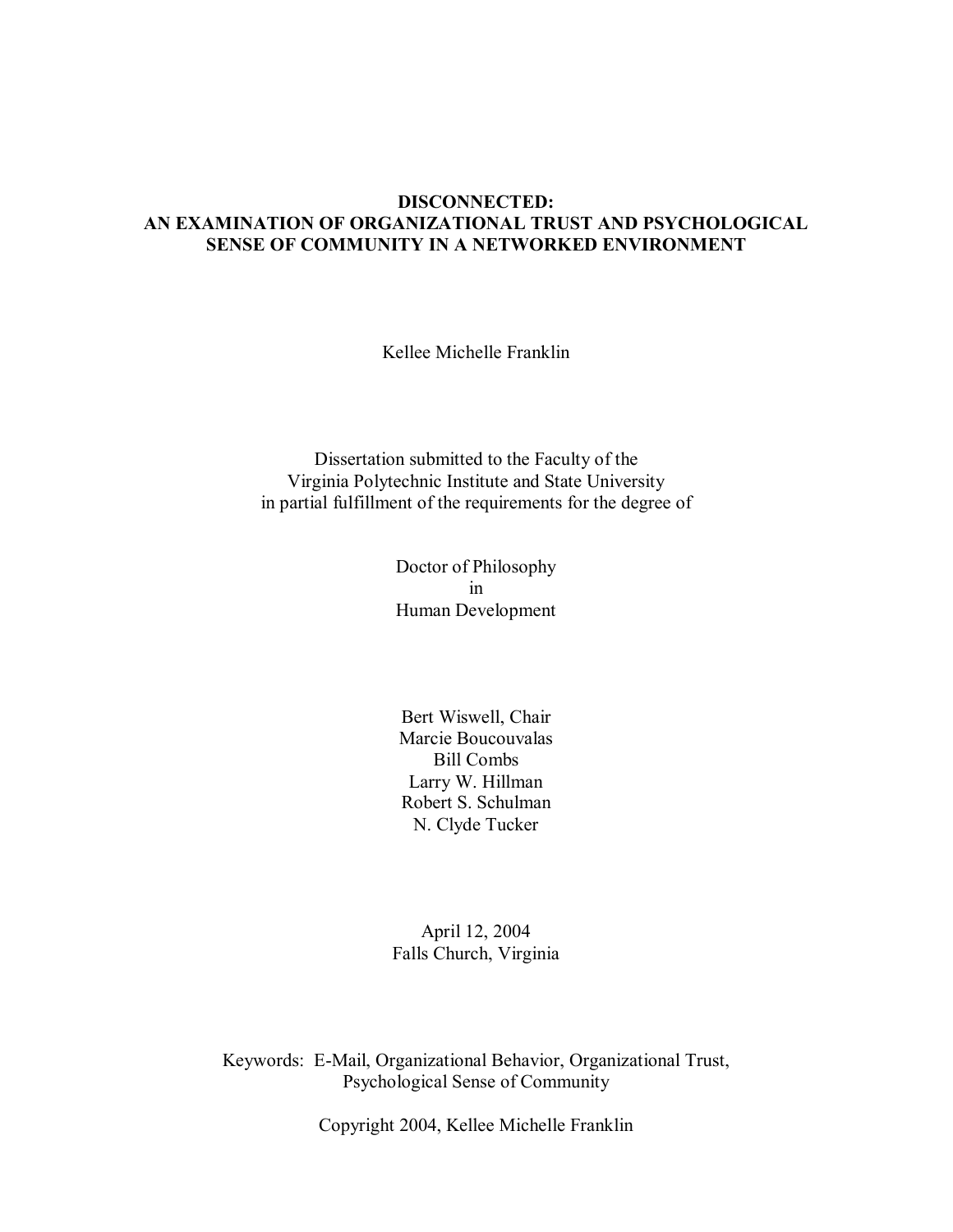# **DISCONNECTED: AN EXAMINATION OF ORGANIZATIONAL TRUST AND PSYCHOLOGICAL SENSE OF COMMUNITY IN A NETWORKED ENVIRONMENT**

## **Kellee Michelle Franklin**

#### **(ABSTRACT)**

The concept of trust in human relationship has gained much attention over the past decade. The majority of the trust literature focuses on the definition of trust and the development and maintenance of trust. Most scholars agree that trust is developed and maintained through dialogue and socialization, including verbal and nonverbal social cues. The literature suggests that individuals share information and build communities with persons they trust. Within an organizational environment, higher degrees of trust enhance the discovering processes and, ultimately, the ability of groups and organizations to fully function. A "sense of community" is created in environments that encourage open and honest communication among their members. Despite the research supporting a link between socialization, communication, and trust, there is almost no research that specifically addresses the relationship between communication technologies that eliminate face-to-face interaction and organizational trust and sense of community. E-mail, a tool that enables members of an organization to communicate with one another despite differences in time and location, is used by a vast majority of corporations to communicate with its organizational members. While e-mail communication provides many advantages, the literature in this area suggests that this tool may limit the amount of "human moments" at work, which may relate to decreased levels of trust and feelings of community in the workplace.

This study was aimed at learning more about this phenomenon. Using a questionnaire developed that included three valid and reliable instruments of trust and sense of community, responses were collected from members of selected teams within a large, international organization to examine the relationships between trust, community, and e-mail communication. Other demographic and organizational data was also collected. Although no relationship was found between e-mail use, organizational trust, and psychological sense of community in the workplace, the results suggest that factors other than communication medium influence feelings of trust and community. Implications of the findings as well as recommendations for practice and future research are provided.

ii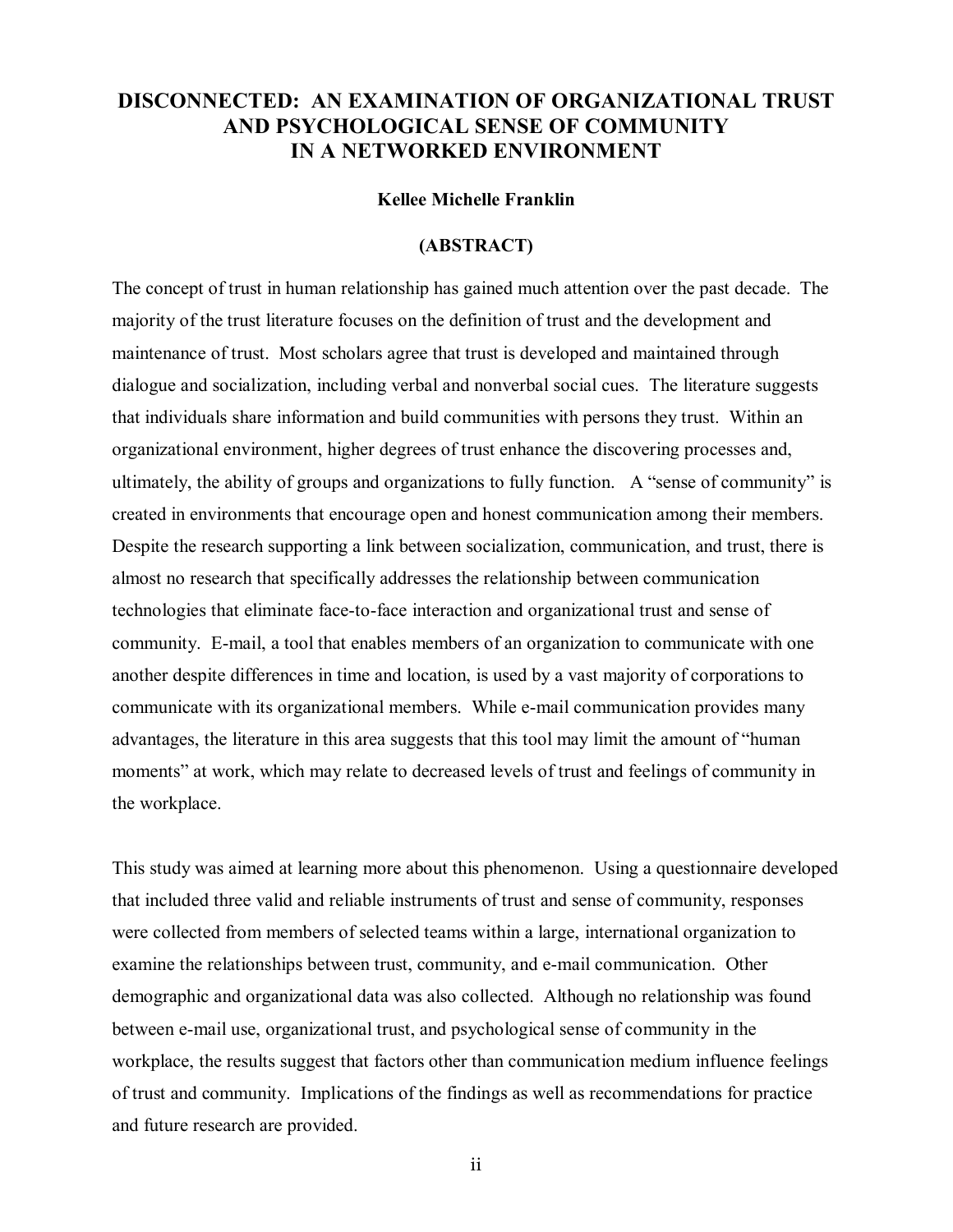# **DEDICATION**

For my parents—

thank you for instilling in me a love for learning and a curiosity about life.

I am truly grateful for all that you have given me.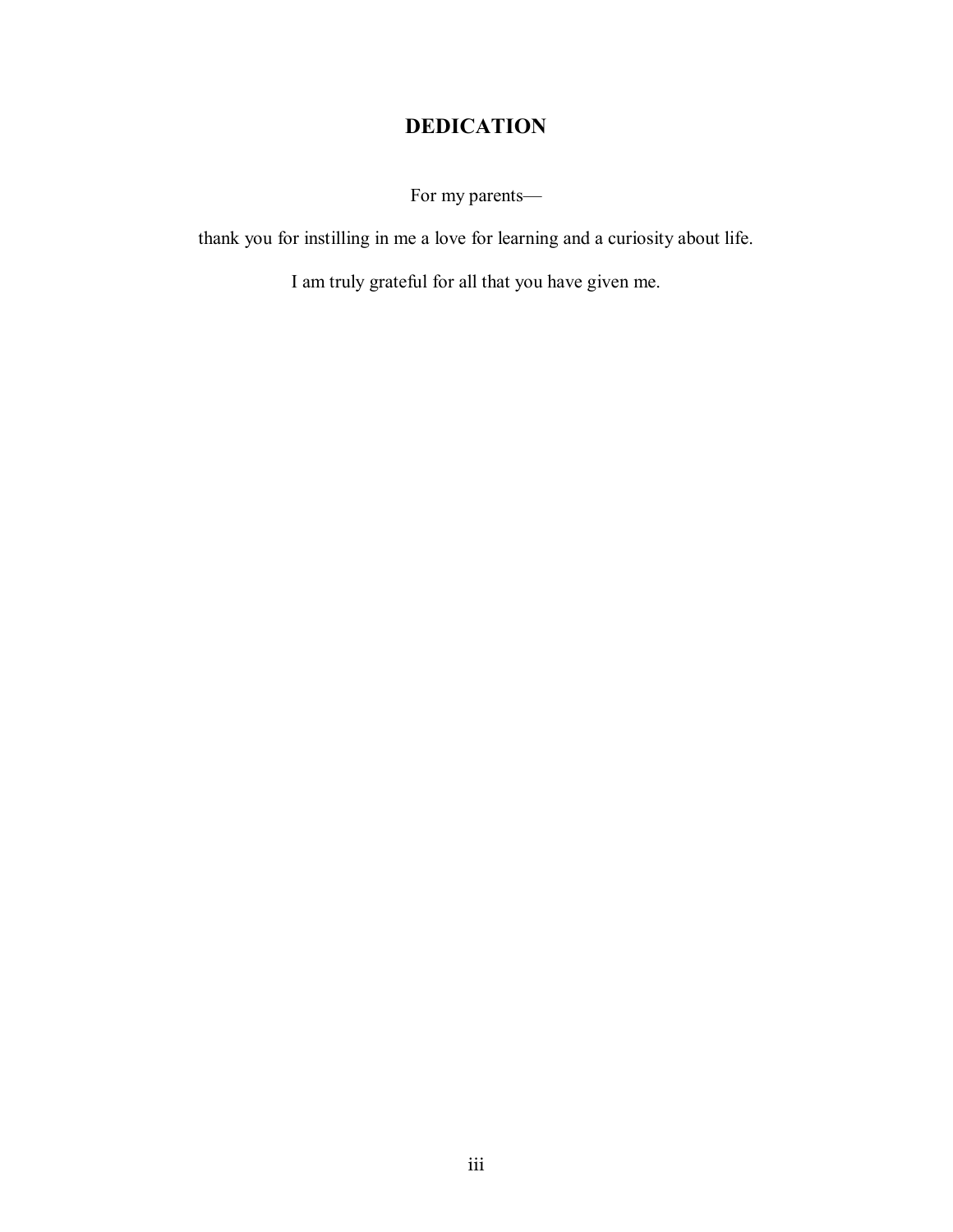## **ACKNOWLEDGMENTS**

 While it would be impossible to name everyone that contributed to this achievement, there are a number of people who helped me along this journey that I would like to recognize. First, I gained strength and courage from the unconditional love, devotion, and unwavering support I received from my family. Thank you for always believing in me. Second, I am tremendously grateful for the guidance and humbled by the wisdom of my committee—Drs. Boucouvalas, Combs, Hillman, Schulman, Tucker, and Wiswell. I feel honored to have learned from the best. Third, I am indebted to Michele Eldredge. Thank you, Michele, for all you do to keep the faculty and students moving along. You are a treasure. Fourth, I was blessed to have many friends that supported me throughout this endeavor. Their kind words of encouragement and continued interest in my progress meant more to me that I could adequately express here. I especially would like to thank my mentor, Zara Pyatt, who has taught me, through her example, that civility, compassion, and decency are some of the most admirable leadership traits. Fifth, I am grateful for the assistance of Linda Billard and Dan Steeples. Thank you for sharing your time and expertise with me. Most importantly, I feel extremely fortunate and enormously blessed to have had a companion with me on this journey. Thank you, Shannon, for enduring the long and capricious voyage. Your friendship, loyalty, fortitude, and love helped sustain me and impelled me to persevere. You truly have made my world a better place.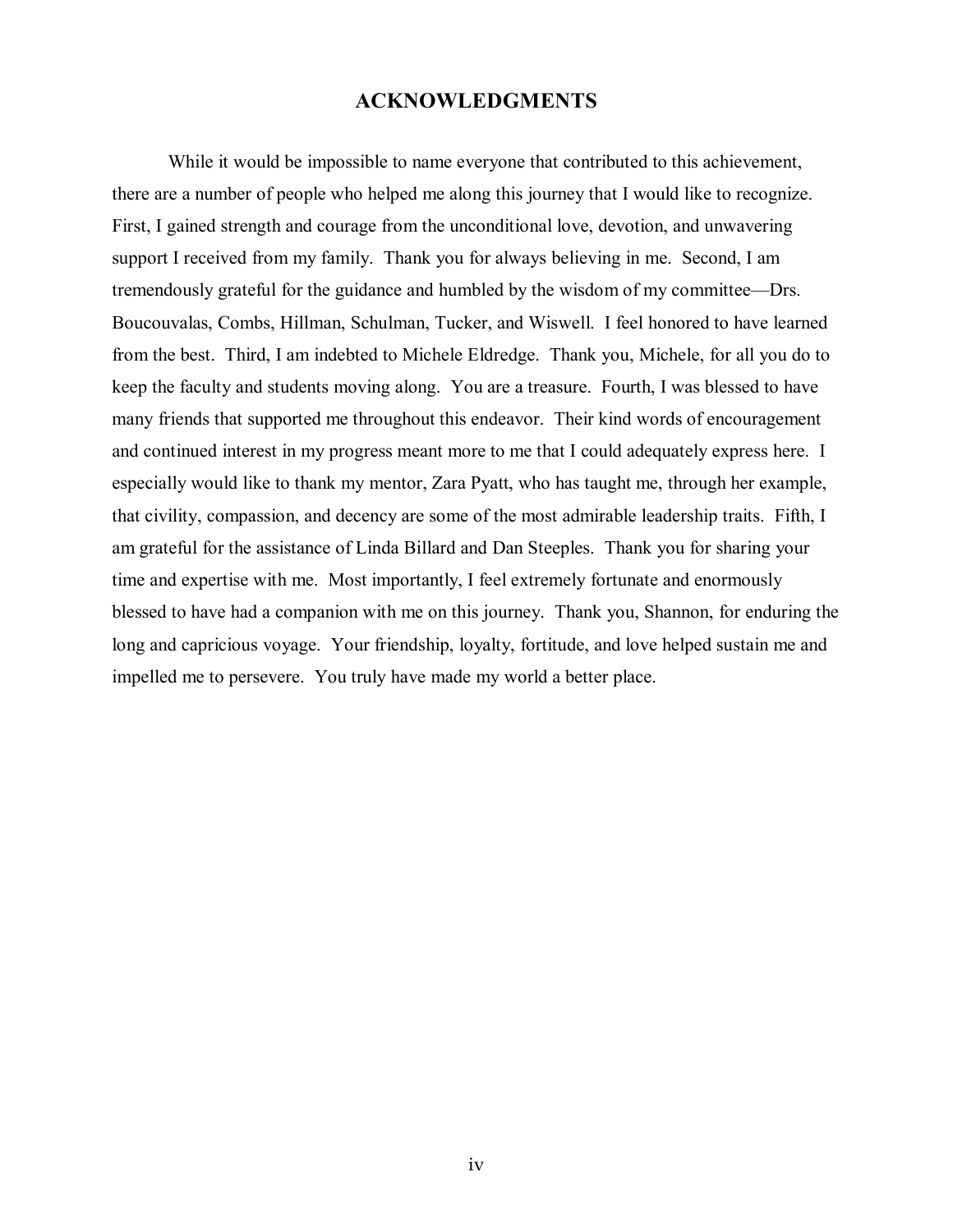# **TABLE OF CONTENTS**

|                                                                   | <b>CHAPTER I: INTRODUCTION</b>                                                 | $\mathbf{1}$   |
|-------------------------------------------------------------------|--------------------------------------------------------------------------------|----------------|
| I.1                                                               | Background of the Problem                                                      | $\overline{2}$ |
| I.2                                                               | Statement of the Problem                                                       | 9              |
| I.3                                                               | Purpose of the Study                                                           | 9              |
| I.4                                                               | Definition of Terms                                                            | 10             |
| I.5                                                               | <b>Research Questions</b>                                                      | 10             |
| I.6                                                               | Significance of Research                                                       | 10             |
| I.7                                                               | <b>Chapter Summary</b>                                                         | 11             |
|                                                                   | <b>CHAPTER II: LITERATURE REVIEW</b>                                           | 12             |
| II.1                                                              | <b>Chapter Overview</b>                                                        | 13             |
| II.2                                                              | Creating a Shared Understanding of Trust                                       | 15             |
| II.3                                                              | Development and Maintenance of Trust in Work Relationships                     | 29             |
| Importance of Trust in Personal and Organizational Growth<br>II.4 |                                                                                | 36             |
| II.5                                                              | Building Trust and Creating Community in the Workplace                         |                |
| II.6                                                              | The Human Relations Movement                                                   | 45             |
|                                                                   | Elton Mayo and The Hawthorne Studies<br>II.6.1                                 | 46             |
|                                                                   | Beyond the Hawthorne Studies<br>II.6.2                                         | 49             |
| II.7                                                              | New Evidence of Social and Psychological Connection                            | 54             |
| II.8                                                              | Trust's Influence on Organizational Social Capital and<br>Psychological Safety |                |
| II.9                                                              | Trust, Communication, and Technology                                           | 67             |
| II.10                                                             | <b>Chapter Summary</b>                                                         | 87             |
|                                                                   | <b>CHAPTER III: METHOD</b>                                                     | 89             |
| III.1                                                             | Participants                                                                   |                |
| III.2                                                             | Instrumentation                                                                | 90             |
|                                                                   | $III.2.1$ Trust                                                                | 90             |
|                                                                   | III.2.2 Psychological Sense of Community in the Workplace                      | 91             |
|                                                                   | III.2.3 Human Presence in Communication                                        | 92             |
|                                                                   | III.2.4 Physical Proximity to Others and Work Location                         | 94             |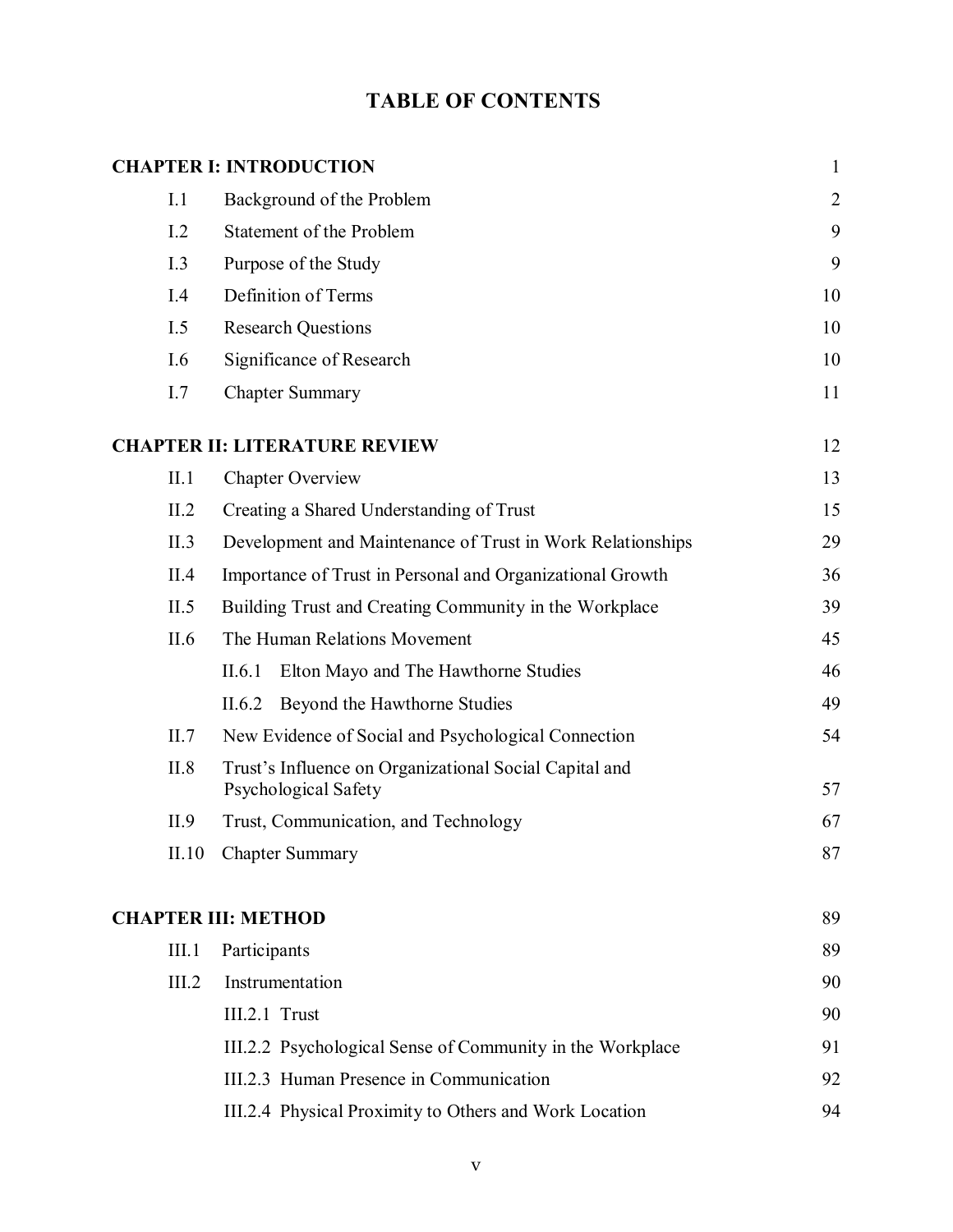|                        |            | III.2.5 Demographic Data                             | 94  |
|------------------------|------------|------------------------------------------------------|-----|
| III.3                  |            | <b>Data Collection Procedures</b>                    | 95  |
| III.4                  |            | Data Analyses                                        | 96  |
| III.5                  |            | <b>Chapter Summary</b>                               | 98  |
|                        |            | <b>CHAPTER IV: RESEARCH FINDINGS</b>                 | 100 |
| IV.1                   |            | Profile of the Sample                                | 100 |
| IV.2                   |            | <b>Descriptive Analyses</b>                          | 105 |
| IV.3                   |            | <b>Bi-Variate Analyses</b>                           | 112 |
| IV.4                   |            | Analyses with Multiple Independent Variables         | 145 |
| IV.5                   |            | Cross-Validation of the Models                       | 176 |
| IV.6                   |            | <b>Comments from Participants</b>                    | 177 |
| IV.7                   |            | <b>Chapter Summary</b>                               | 181 |
|                        |            | <b>CHAPTER V: SUMMARY AND IMPLICATIONS</b>           | 182 |
| V <sub>1</sub>         |            | Summary and Evaluation of Methodology                | 183 |
| V <sub>.2</sub>        |            | Summary and Implications of Findings                 | 187 |
| V.3                    |            | Limitations of the Research                          | 193 |
| V.4                    |            | Recommendations for Practice and Future Research     | 194 |
| V.5                    | Conclusion |                                                      | 195 |
| <b>REFERENCES</b>      |            |                                                      | 197 |
| <b>APPENDICES</b>      |            |                                                      |     |
| A.                     |            | Instrumentation                                      | 206 |
| <b>B.</b>              |            | Cross-Validation of the Models                       | 215 |
| $C$ .                  |            | Curriculum Vitae                                     | 223 |
| <b>LIST OF FIGURES</b> |            |                                                      |     |
| Figure II-1            |            | Model of Trust Development                           | 25  |
| Figure IV-1            |            | Number of Male and Female Participants in this Study | 100 |
| Figure IV-2            |            | Frequency Distribution of Age in Years               | 101 |

Figure IV-3 Frequency Distribution of Education Level 101 Figure IV-4 Frequency Distribution of Length of Time in Organization 102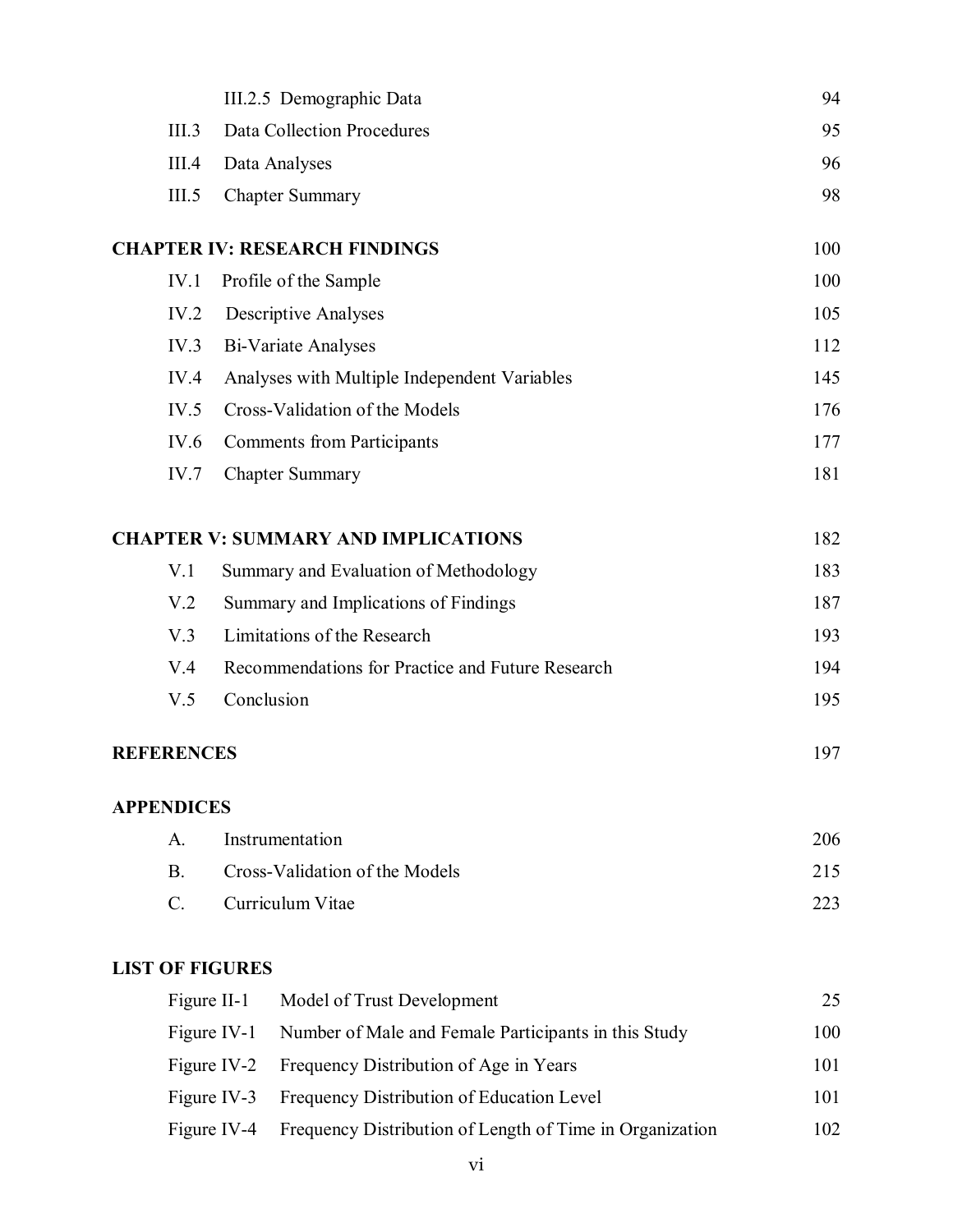| Figure IV-5  | Frequency Distribution of Level in Organization                                                                       | 103 |
|--------------|-----------------------------------------------------------------------------------------------------------------------|-----|
| Figure IV-6  | Frequency Distribution of Team in Organization                                                                        | 103 |
| Figure IV-7  | Frequency Distribution of Work Location                                                                               | 104 |
| Figure IV-8  | Recoded Data for Age in Years                                                                                         | 120 |
| Figure IV-9  | Recoded Data for Time in Organization                                                                                 | 121 |
| Figure IV-10 | Recoded Data for Education Level                                                                                      | 121 |
| Figure IV-11 | <b>Communication Ratio Formula</b>                                                                                    | 141 |
| Figure IV-12 | <b>GLM</b> of Communication Ratio for Colleagues<br>by Physical Proximity                                             | 150 |
|              | Figure IV-13 GLM of Communication Ratio for Colleagues<br>by Work Location                                            | 150 |
|              | Figure IV-14 GLM of Communication Ratio for Other Colleagues<br>by Education Level                                    | 152 |
|              | Figure IV-15 GLM of Communication Ratio for Other Colleagues<br>by Level in Organization                              | 152 |
|              | Figure IV-16 GLM of Communication Ratio for Other Colleagues<br>by Team in Organization                               | 153 |
|              | Figure IV-17 GLM of Communication Ratio for Other Colleagues<br>by Level and Team in Organization                     | 154 |
|              | Figure IV-18 GLM of Communication Ratio for Other Colleagues<br>by Level in Organization and Education                | 154 |
|              | Figure IV-19 GLM of Communication Ratio for Other Colleagues<br>by Level in Organization and Gender                   | 155 |
| Figure IV-20 | GLM of Communication Ratio for Other Colleagues<br>by Gender, Level, and Team in Organization                         | 156 |
|              | Figure IV-21 GLM of Communication Ratio for Other Colleagues<br>by Gender, Level in Organization, and Education Level | 157 |
|              | Figure IV-22 GLM of Communication Ratio for Immediate Supervisor<br>by Physical Proximity                             | 159 |
| Figure IV-23 | GLM of Communication Ratio for Immediate Supervisor<br>by Work Location                                               | 159 |
|              | Figure IV-24 GLM of Communication Ratio for Top Management by Gender                                                  | 161 |
|              | Figure IV-25 GLM of Communication Ratio for Top Management<br>by Level in Organization                                | 161 |
|              | Figure IV-26 GLM of Communication Ratio for Top Management<br>by Team in Organization                                 | 162 |
|              | Figure IV-27 GLM of Communication Ratio for Top Management<br>by Team in Organization and Gender                      | 163 |
|              |                                                                                                                       |     |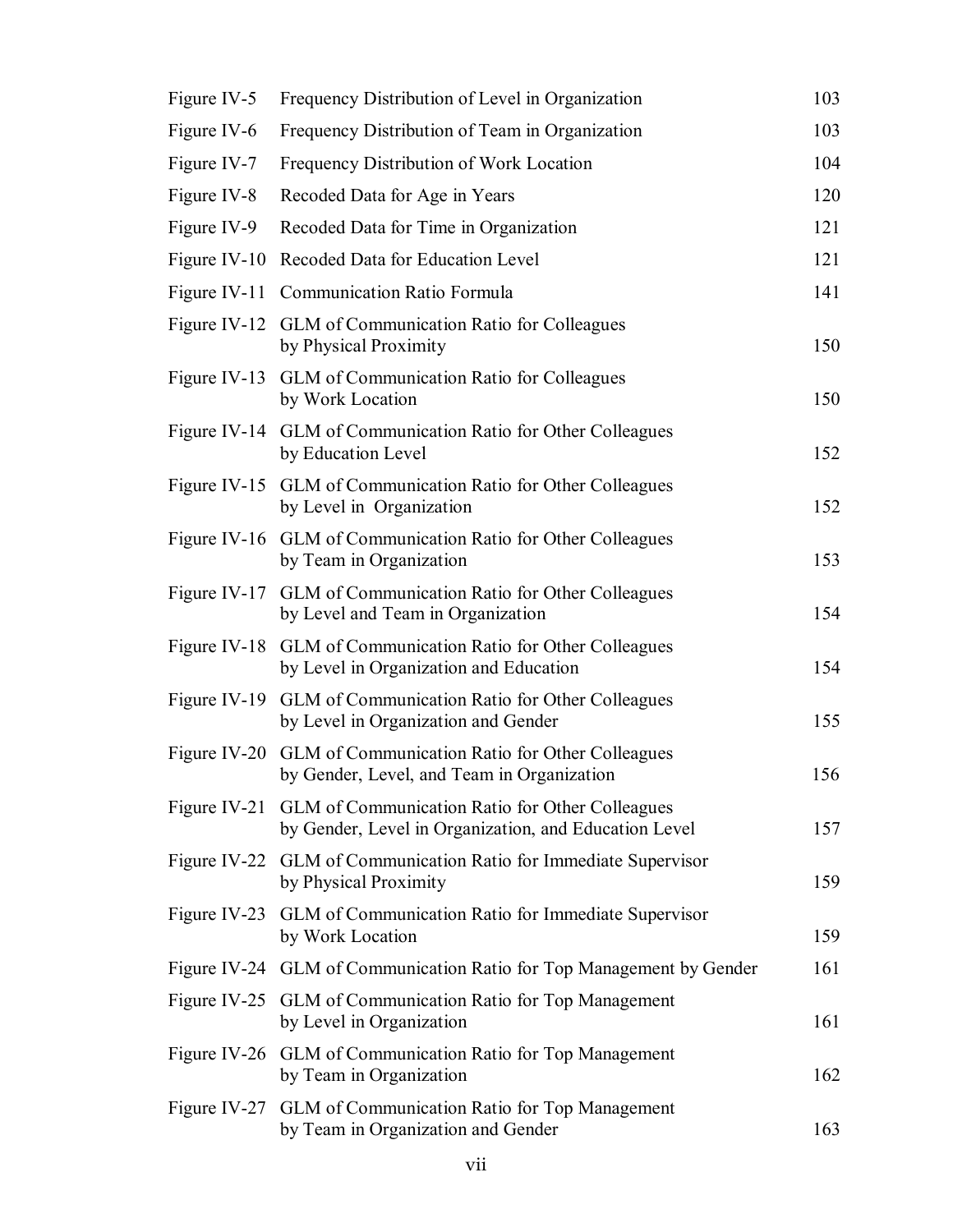|                       | Figure IV-28 GLM of Trust in Supervisor by Team in Organization                                            | 166       |
|-----------------------|------------------------------------------------------------------------------------------------------------|-----------|
|                       | Figure IV-29 GLM of Trust in Supervisor by Team in Organization and Gender                                 | 166       |
|                       | Figure IV-30 GLM of Trust in Organization by Level in Organization                                         | 170       |
|                       | Figure IV-31 GLM of Trust in Organization by Team in Organization                                          | 170       |
|                       | Figure IV-32 GLM of Trust in Organization by Gender                                                        | 171       |
|                       | Figure IV-33 GLM of Trust in Organization by Gender, Age,<br>and Team in Organization                      | 172       |
|                       | Figure IV-34 GLM of Trust in Organization by Gender, Education,<br>and Level in Organization               | 173       |
|                       | Figure IV-35 GLM of Psychological Sense of Community<br>by Level in Organization                           | 175       |
| <b>LIST OF TABLES</b> |                                                                                                            |           |
| Table II-1            | Problem Foci for Trust and Distrust Research                                                               | $16 - 17$ |
| Table II-2            | <b>Trust Antecedents</b>                                                                                   | $20 - 21$ |
| Table II-3            | Overlap of Recent Models                                                                                   | 22        |
| Table II-4            | Effect of Information Technology on Reaching Understanding                                                 | $71 - 72$ |
| Table II-5            | Effect of Information Technology on Sustaining Relationships                                               | $74 - 75$ |
| Table III-1           | List of Measures in this Study                                                                             | 94        |
| Table IV-1            | Descriptive Statistics for the Two Trust Scales and One Psychological<br>Sense of Community Measure        | 105       |
| Table IV-2            | Descriptive Statistics for Physical Proximity to Others<br>in the Workplace                                | 106       |
| Table IV-3            | Frequency Distribution for Physical Proximity to Others<br>in the Workplace                                | 106       |
| Table IV-4            | Frequency Distribution for Face-to-Face Communication<br>Received from and Sent to Others in the Workplace | 108       |
| Table IV-5            | Percentages for Face-to-Face Communication Received from<br>and Sent to Others in the Workplace            | 108       |
| Table IV-6            | Frequency Distribution for Telephone Communication<br>Received from and Sent to Others in the Workplace    | 109       |
| Table IV-7            | Percentages for Telephone Communication Received from and<br>Sent to Others in the Workplace               | 109       |
| Table IV-8            | Frequency Distribution for Paper Communication Received from<br>and Sent to Others in the Workplace        | 110       |
| Table IV-9            | Percentages for Paper Communication Received from and Sent to<br>Others in the Workplace                   | 110       |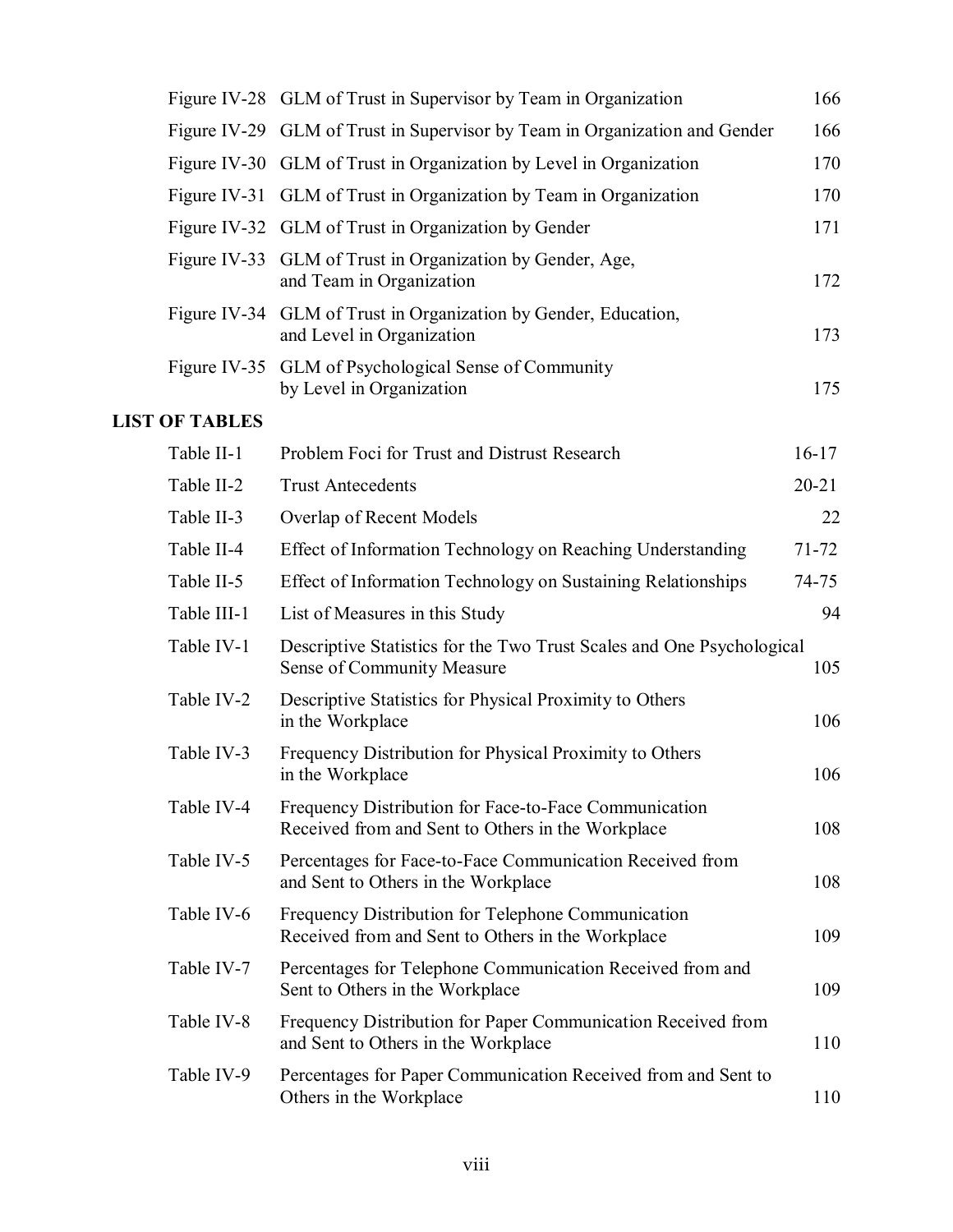| Table IV-10 | Frequency Distribution for E-Mail Communication Received from<br>and Sent to Others in the Workplace                                                                                    | 111 |
|-------------|-----------------------------------------------------------------------------------------------------------------------------------------------------------------------------------------|-----|
| Table IV-11 | Percentages for E-Mail Communication Received from and<br>Sent to Others in the Workplace                                                                                               | 111 |
| Table IV-12 | Gamma Values for Communication Received from and<br>Sent to Others by Physical Proximity for the Four Channels                                                                          | 112 |
| Table IV-13 | Gamma Values for Communication Received from Others<br>by Physical Proximity for Employment Levels                                                                                      | 114 |
| Table IV-14 | Gamma Values for Communication Sent to Others<br>by Physical Proximity for Employment Levels                                                                                            | 115 |
| Table IV-15 | Gamma Values for Communication Received from and<br>Sent to Others by Work Location for the Four Channels                                                                               | 117 |
| Table IV-16 | Gamma Values for Communication Received from and<br>Sent to Others by Education Level for the Four Channels                                                                             | 118 |
| Table IV-17 | Correlation of Scales and Selected Demographic Data                                                                                                                                     | 119 |
| Table IV-18 | Gamma Values for Communication Received from Others for<br>Recoded Age, Education, and Time in Organization                                                                             | 123 |
| Table IV-19 | Gamma Values for Communication Sent to Others for<br>Recoded Age, Education, and Time in Organization                                                                                   | 124 |
| Table IV-20 | ANOVAs for Trust in Supervisor, Trust in Organization, and<br>Psychological Sense of Community in the Workplace by<br>Demographic Variables                                             | 125 |
| Table IV-21 | Mean Differences for the Significant Relationships for Trust in<br>Supervisor, Trust in Organization, and Psychological Sense of<br>Community in the Workplace by Demographic Variables | 126 |
| Table IV-22 | Descriptive Statistics for Total Volume of Communication Across<br>the Four Mediums                                                                                                     | 127 |
| Table IV-23 | ANOVAs for Total Communication Volume by Physical Proximity                                                                                                                             | 128 |
| Table IV-24 | Mean Differences for the Significant Relationships in<br><b>Total Communication Volume by Physical Proximity</b>                                                                        | 129 |
| Table IV-25 | ANOVAs for Total Communication Volume by Work Location                                                                                                                                  | 130 |
| Table IV-26 | Mean Differences for the Significant Relationships in<br><b>Total Communication Volume by Work Location</b>                                                                             | 131 |
| Table IV-27 | ANOVAs for Total Communication Volume by Gender                                                                                                                                         | 132 |
| Table IV-28 | Mean Differences for the Significant Relationship in Total<br>Communication Volume by Gender                                                                                            | 132 |
| Table IV-29 | ANOVAs for Total Communication Volume by Age                                                                                                                                            | 133 |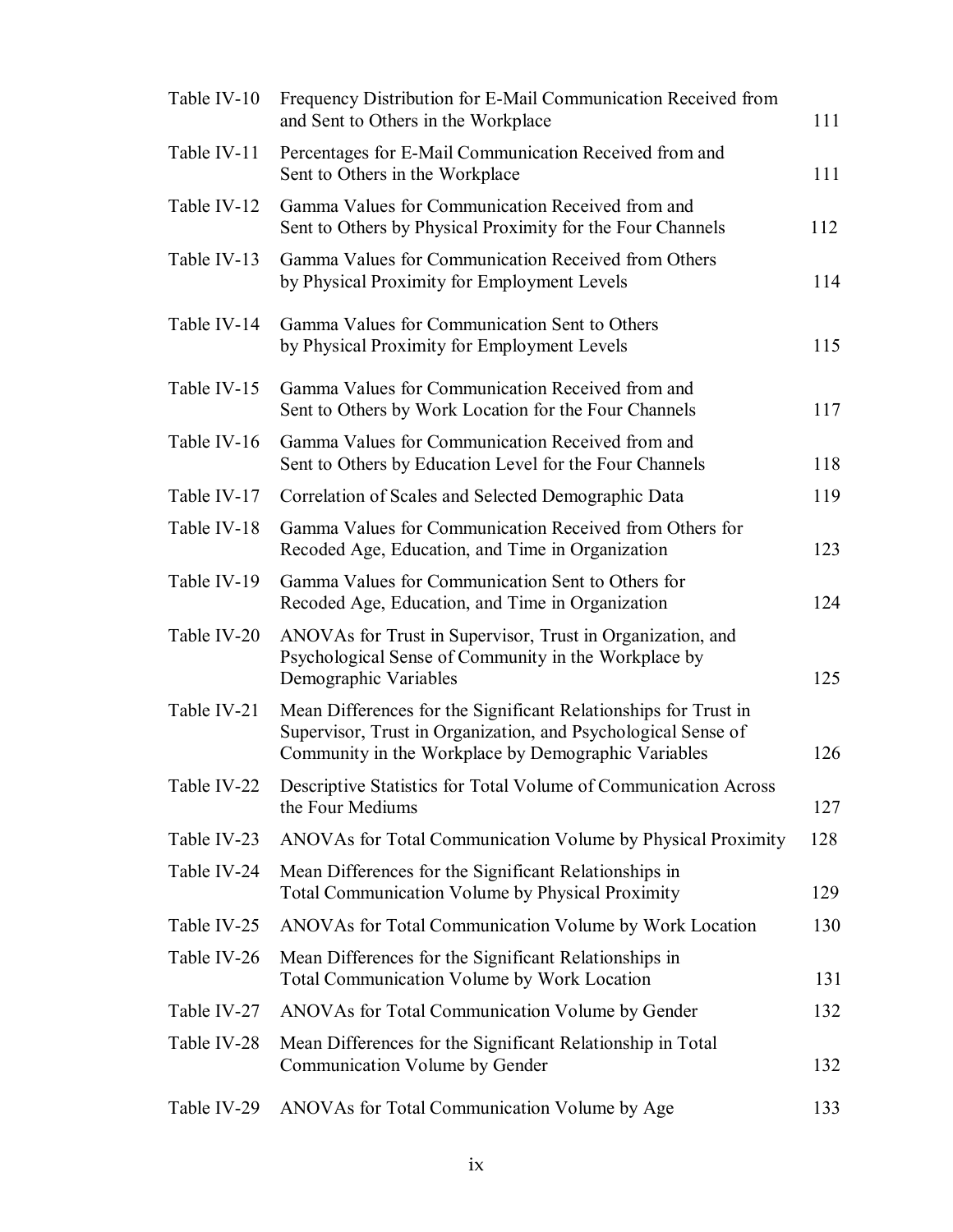| Table IV-30 | Mean Differences for the Significant Relationships in Total<br>Communication Volume by Age                                                                                                                           | 133        |
|-------------|----------------------------------------------------------------------------------------------------------------------------------------------------------------------------------------------------------------------|------------|
| Table IV-31 | ANOVAs for Total Communication Volume by Time in<br>Organization                                                                                                                                                     | 134        |
| Table IV-32 | ANOVAs for Total Communication Volume by Employment Level                                                                                                                                                            | 135        |
| Table IV-33 | Mean Differences for the Significant Relationships in Total<br>Communication Volume by Employment Level                                                                                                              | 135        |
| Table IV-34 | ANOVAs for Total Communication Volume by Team in<br>Organization                                                                                                                                                     | 136        |
| Table IV-35 | Mean Differences for the Significant Relationships for Total<br>Communication Volume by Team in Organization                                                                                                         | 136        |
| Table IV-36 | ANOVAs for Total Communication Volume by Education Level                                                                                                                                                             | 137        |
| Table IV-37 | Mean Differences for the Significant Relationships for Total<br>Communication Volume by Education Level                                                                                                              | 137        |
| Table IV-38 | Correlations of Trust in Supervisor, Trust in Organization, and<br>Psychological Sense of Community in the Workplace by Total<br>Volume of Communication for Colleagues                                              | 138        |
| Table IV-39 | Correlations of Trust in Supervisor, Trust in Organization, and<br>Psychological Sense of Community in the Workplace by Total<br>Volume of Communication for Other Colleagues                                        | 139        |
| Table IV-40 | Correlations of Trust in Supervisor, Trust in Organization, and<br>Psychological Sense of Community in the Workplace by Total<br>Volume of Communication for Immediate Supervisor                                    | 139        |
|             | Table IV-41 Correlations of Trust in Supervisor, Trust in Organization, and<br>Psychological Sense of Community in the Workplace by Total<br>Volume of Communication for Top Management                              | 139        |
| Table IV-42 | Correlations of Trust in Supervisor, Trust in Organization, and<br>Psychological Sense of Community in the Workplace and the<br>Sum Total Communications Among All Four Communication<br>Mediums by Employment Level | 140        |
| Table IV-43 | Descriptive Statistics for Communication Ratio Among the Four<br>Types of Employees                                                                                                                                  | 142        |
| Table IV-44 | Correlations of Trust in Supervisor, Trust in Organization, and<br>Psychological Sense of Community in the Workplace by                                                                                              |            |
| Table IV-45 | <b>Communication Ratios</b><br>ANOVAs for Communication Ratio by Demographic Variables                                                                                                                               | 142<br>143 |
|             |                                                                                                                                                                                                                      |            |